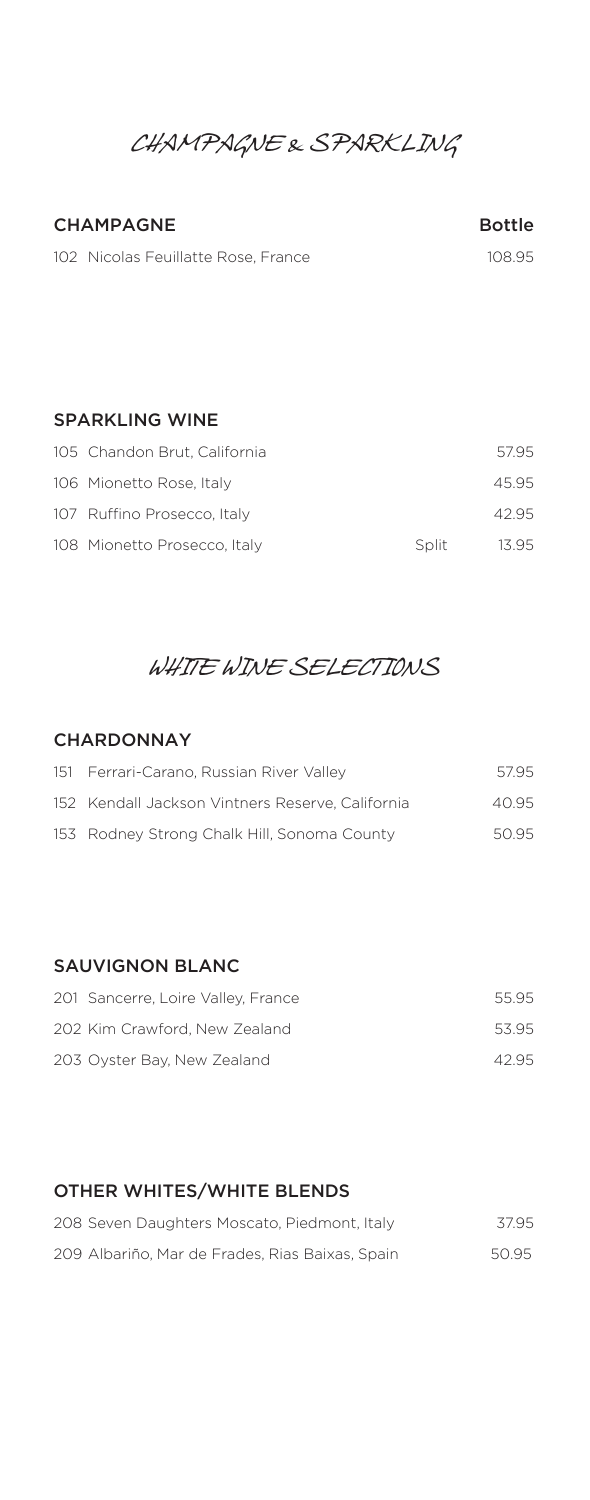*WHITE WINE SELECTIONS*

| <b>PINOT GRIGIO</b>                                                    | <b>Bottle</b> |  |
|------------------------------------------------------------------------|---------------|--|
| 250 Pinot Grigio / Sauvignon Blanc,<br>DUE UVE, Bertani, Veneto, Italy | 41.95         |  |
| 251 Ferrari Carano, Sonoma County                                      | 40.95         |  |
| 252 Ruffino II Ducale, Friuli Venezia Giulia, Italy                    | 45.95         |  |
| <b>RIESLING</b><br>301 Chateau Ste. Michelle, Washington               | 37.95         |  |
| <b>ROSE</b>                                                            |               |  |
| 451 Fleurs de Prairie, Provence                                        | 43.95         |  |

# *RED WINE SELECTIONS*

| <b>CABERNET SAUVIGNON</b>                              | <b>Bottle</b> |
|--------------------------------------------------------|---------------|
| 501 Simi, Alexander Valley                             | 52.95         |
| 502 Nickel and Nickel, Quarry Vineyard,<br>Napa Valley | 169.95        |
| 503 Silver Palm, North Coast                           | 45.95         |
| 504 Caymus Vineyards, Napa Valley                      | 142.95        |
| 505 Stag's Leap Wine Cellars, Artemis,<br>Napa Valley  | 109.95        |
| 506 Jordan, Alexander Valley                           | 110.95        |
| 507 Seaglass, Paso Robles                              | 45.95         |
| 508 Joseph Carr, Napa Valley                           | 68.95         |
| 509 Far Niente, Napa Valley                            | 198.95        |
|                                                        |               |

## RED BLENDS

| 511 | Baby Blue, Red Blend, Blue Rock Vineyards,<br>Alexander Valley | 72.95 |
|-----|----------------------------------------------------------------|-------|
|     | 512 Francis Ford Coppola Claret, California                    | 52.95 |
|     | 513 The Prisoner, Red Blend, Napa Valley                       | 9295  |
|     | 514 Menage a Trois, California                                 | 36 95 |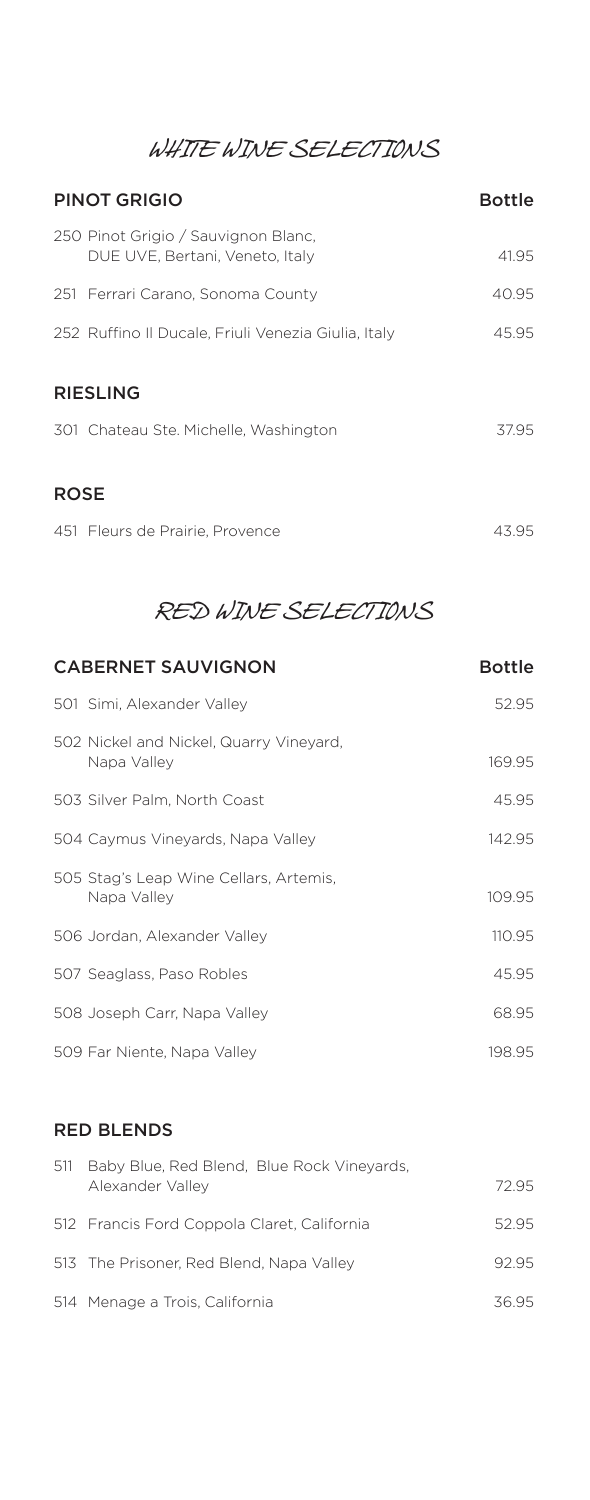## *RED WINE SELECTIONS*

## MERLOT

| 551 Rodney Strong, Sonoma                     | 49.95 |
|-----------------------------------------------|-------|
| 552 Murphy-Goode, California                  | 42.95 |
| 553 Rutherford Hill, Napa Valley              | 57.95 |
|                                               |       |
| <b>PINOT NOIR</b>                             |       |
| 601 Patz & Hall, Sonoma Coast                 | 82.95 |
| 602 Complicated, Sonoma                       | 57.95 |
| 603 Erath, Willamette Valley, Oregon          | 52.95 |
| 604 La Crema, Sonoma Coast                    | 65.95 |
| 605 Oyster Bay, Marlborough New Zealand       | 41.95 |
|                                               |       |
| <b>ZINFANDEL</b>                              |       |
| 650 Joel Gott, California                     | 50.95 |
|                                               |       |
| <b>SYRAH/SHIRAZ</b>                           |       |
| 701 Jacob's Creek Reserve, Barossa, Australia | 41.95 |
|                                               |       |
| <b>MALBEC</b>                                 |       |
| 750 Layer Cake, Mendoza, Argentina            | 45.95 |
| 751 Antigal Uno, Mendoza, Argentina           | 40.95 |
| 752 Luigi Bosca D.O.C., Mendoza, Argentina    | 65.95 |

#### TEMPRANILLO

| 801 Marques de Riscal Reserva, Rioja, Spain | 52.95 |
|---------------------------------------------|-------|
| 802 Ramon Bilbao Reserva, Rioja, Spain      | 43.95 |

753 Flichman Reserve, Mendoza, Argentina 42.95